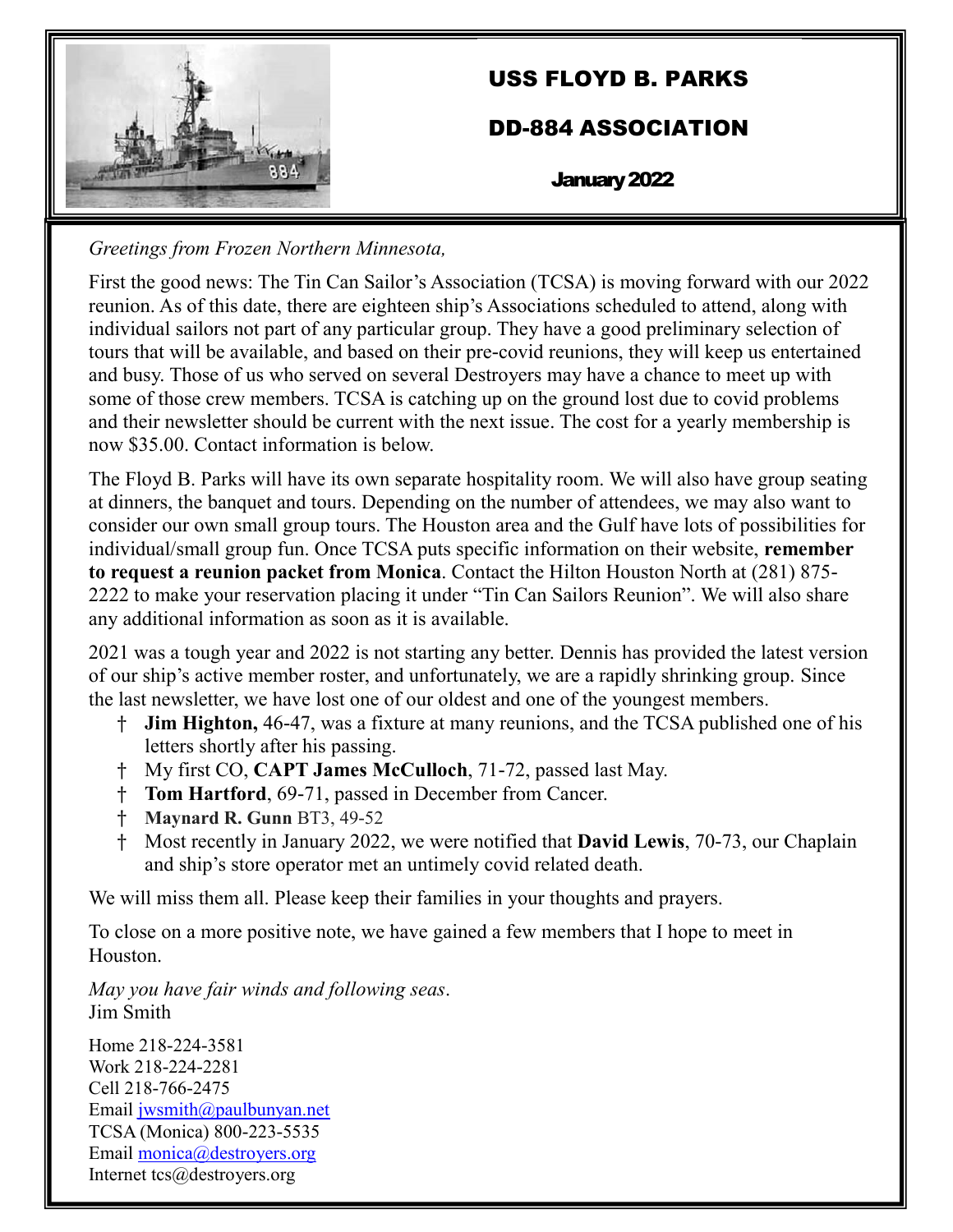#### *Chaplains Corner & Ships Store*

### *In Memory of David Lewis*

We loved David's love for our Lord. When we needed a Chaplain and Ships Store, David answered the call. You will be missed!

We share his closing statement with you one last time…



*"May the Lord bless and keep you safe until we meet again"*

#### **TREASURER UPDATE:**

Happy 2022 to all. At the end of December 2021, there was \$45,278 in our bank accounts. The members voted to use up to \$1,000 of those funds annually to support a hospitality room at the Tin Can Sailors Reunion. It cost a little more than \$350 to print and mail our newsletters and \$750 per year (currently) to maintain the Association's website. *Reminder: we are not collecting dues!*

Our "active" membership has dropped to 265. I sincerely appreciate individuals who let me know of people who have died - always sad to know but important to keep the records straight and update our Memorial on the website. Thank you.

Sec./Treasurer, Dennis Allion

#### **OFFICERS** President – Jim Smith, STG2 '72-'73 Vice President - John Hall, MM '70 -'72 [jwsmith@paulbunyan.net](mailto:jwsmith@paulbunyan.net) [jmilanhall@gmail.com](mailto:jmilanhall@gmail.com) 218-224-3581 469-586-8857 Sec. /Treasurer - Dennis Allion, ENS '72 - '73 [fbparksdd884.treas@gmail.com](mailto:fbparksdd884.treas@gmail.com) 831-915-0857 *(Chaplain and Ships Store Vacancy)* Event Planner – Pamela Smith [ppog3\\_52@yahoo.com](mailto:ppog3_52@yahoo.com) 612-290-4465<br>
Newsletter – Theresa Allion (iallion @sbcglobal.net 612-290-4465 Newsletter – Theresa Allion the tiallion of the second tiallion of the second tiallion of the second tiallion of the second tiallion of the second tiallion of the second tiallion of the second tiallion of the second tialli